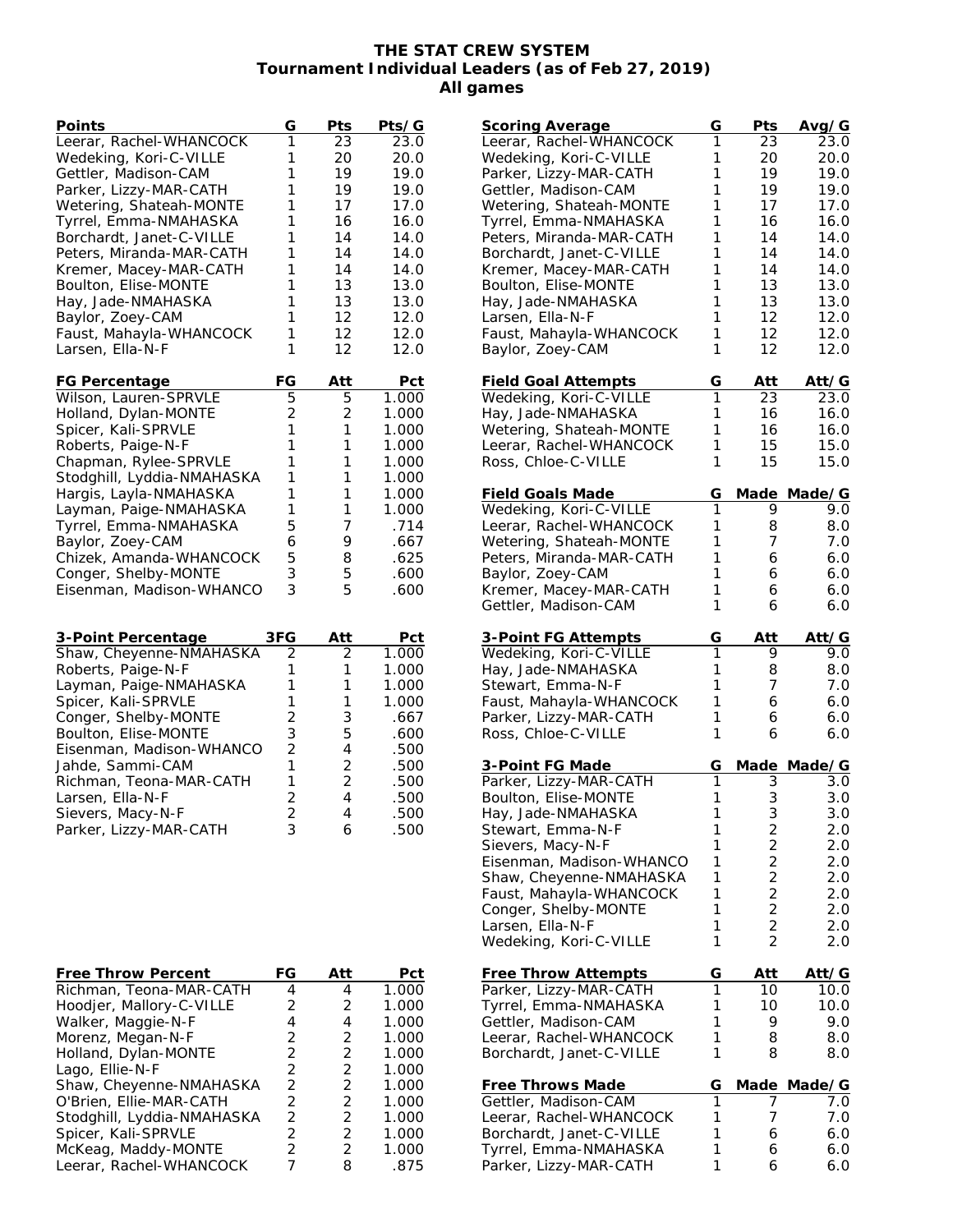## **THE STAT CREW SYSTEM Tournament Individual Leaders (as of Feb 27, 2019) All games**

| Rebounds                | G              | Reb | Reb/G |
|-------------------------|----------------|-----|-------|
| Chizek, Amanda-WHANCOCK | 1              | 13  | 13.0  |
| Richman, Teona-MAR-CATH | 1              | 13  | 13.0  |
| Michel, Tori-MAR-CATH   | 1              | 12  | 12.0  |
| Wedeking, Kori-C-VILLE  | 1              | 11  | 11.0  |
| Wilson, Lauren-SPRVLE   | 1              | 9   | 9.0   |
| Larsen, Ella-N-F        | 1              | 9   | 9.0   |
| Rebound Average         | G              | Reb | Avg/G |
| Chizek, Amanda-WHANCOCK | 1              | 13  | 13.0  |
| Richman, Teona-MAR-CATH | 1              | 13  | 13.0  |
| Michel, Tori-MAR-CATH   | 1              | 12  | 12.0  |
| Wedeking, Kori-C-VILLE  | 1              | 11  | 11.0  |
| Larsen, Ella-N-F        | 1              | 9   | 9.0   |
| Wilson, Lauren-SPRVLE   | 1              | 9   | 9.0   |
| Offensive Rebounds      | G              | No. | Avg/G |
| Michel, Tori-MAR-CATH   | $\overline{1}$ | 8   | 8.0   |
| Chizek, Amanda-WHANCOCK | 1              | 6   | 6.0   |
| Sievers, Bailey-N-F     | 1              | 5   | 5.0   |
| Pargeon, Mya-MONTE      | 1              | 4   | 4.0   |
| Richman, Teona-MAR-CATH | 1              | 4   | 4.0   |
| Tyrrel, Emma-NMAHASKA   | 1              | 4   | 4.0   |
| Larsen, Ella-N-F        | 1              | 4   | 4.0   |
| Ross, Chloe-C-VILLE     | 1              | 4   | 4.0   |
| Defensive Rebounds      | G              | No. | Avg/G |
| Wilson, Lauren-SPRVLE   | 1              | 9   | 9.0   |
| Wedeking, Kori-C-VILLE  | 1              | 9   | 9.0   |
| Richman, Teona-MAR-CATH | 1              | 9   | 9.0   |
| Chapman, Rylee-SPRVLE   | 1              | 8   | 8.0   |
| Chizek, Amanda-WHANCOCK | 1              | 7   | 7.0   |

| <b>Assists</b>                               | G              | No.    | Ast/G      |
|----------------------------------------------|----------------|--------|------------|
| Leerar, Rachel-WHANCOCK                      | 1              | 6      | 6.0        |
| Gatton, Riley-MONTE                          | 1              | 5      | 5.0        |
| Larsen, Olivia-N-F                           | 1              | 4      | 4.0        |
| Spieker, Marissa-CAM                         | 1              | 4      | 4.0        |
| Wedeking, Kori-C-VILLE                       | 1              | 4      | 4.0        |
| Steel, Kassidi-NMAHASKA                      | 1              | 4      | 4.0        |
| <b>Steals</b>                                | G              | No.    | Stl/G      |
| Larsen, Olivia-N-F                           | $\overline{1}$ | 9      | 9.0        |
| Sievers, Bailey-N-F                          | 1              | 7      | 7.0        |
| Gatton, Riley-MONTE                          | 1              | 7      | 7.0        |
| Larsen, Ella-N-F                             | 1              | 7      | 7.0        |
| Leerar, Rachel-WHANCOCK                      | 1              | 5      | 5.0        |
|                                              |                |        |            |
| <b>Blocked Shots</b>                         | G              | No.    | Blk/G      |
| Peters, Miranda-MAR-CATH                     | 1              | 4      | 4.0        |
| Borchardt, Janet-C-VILLE                     | 1              | 3      | 3.0        |
| Wetering, Shateah-MONTE                      | 1              | 3      | 3.0        |
| Wilken, Camryn-N-F                           | 1              | 1      | 1.0        |
| Ross, Chloe-C-VILLE                          | 1              | 1      | 1.0        |
| Leerar, Rachel-WHANCOCK                      | 1              | 1      | 1.0        |
| Shaw, Cheyenne-NMAHASKA                      | 1              | 1      | 1.0        |
| Gatton, Riley-MONTE                          | 1              | 1      | 1.0        |
| Nealman, Savannah-SPRVLE                     | 1              | 1      | 1.0        |
| Ticknor, Macy-CAM                            | 1<br>1         | 1<br>1 | 1.0        |
| O'Brien, Ellie-MAR-CATH                      |                |        | 1.0        |
| Hoodjer, Mallory-C-VILLE                     | 1<br>1         | 1<br>1 | 1.0        |
| Gettler, Madison-CAM                         | 1              | 1      | 1.0        |
| Chizek, Amanda-WHANCOCK                      | 1              | 1      | 1.0        |
| Parker, Lizzy-MAR-CATH                       | 1              | 1      | 1.0        |
| Richman, Teona-MAR-CATH                      | 1              | 1      | 1.0        |
| Walker, Maggie-N-F<br>Kremer, Macey-MAR-CATH | 1              | 1      | 1.0<br>1.0 |
|                                              |                |        |            |
| Minutes                                      | G              | No.    | Min/G      |
| Tyrrel, Emma-NMAHASKA                        | 1              | 32     | 32.0       |
| Wedeking, Kori-C-VILLE                       | 1<br>1         | 32     | 32.0       |
| Boulton, Elise-MONTE                         |                | 32     | 32.0       |

Borchardt, Janet-C-VILLE 1 32 32.0 Gettler, Madison-CAM 1 32 32.0